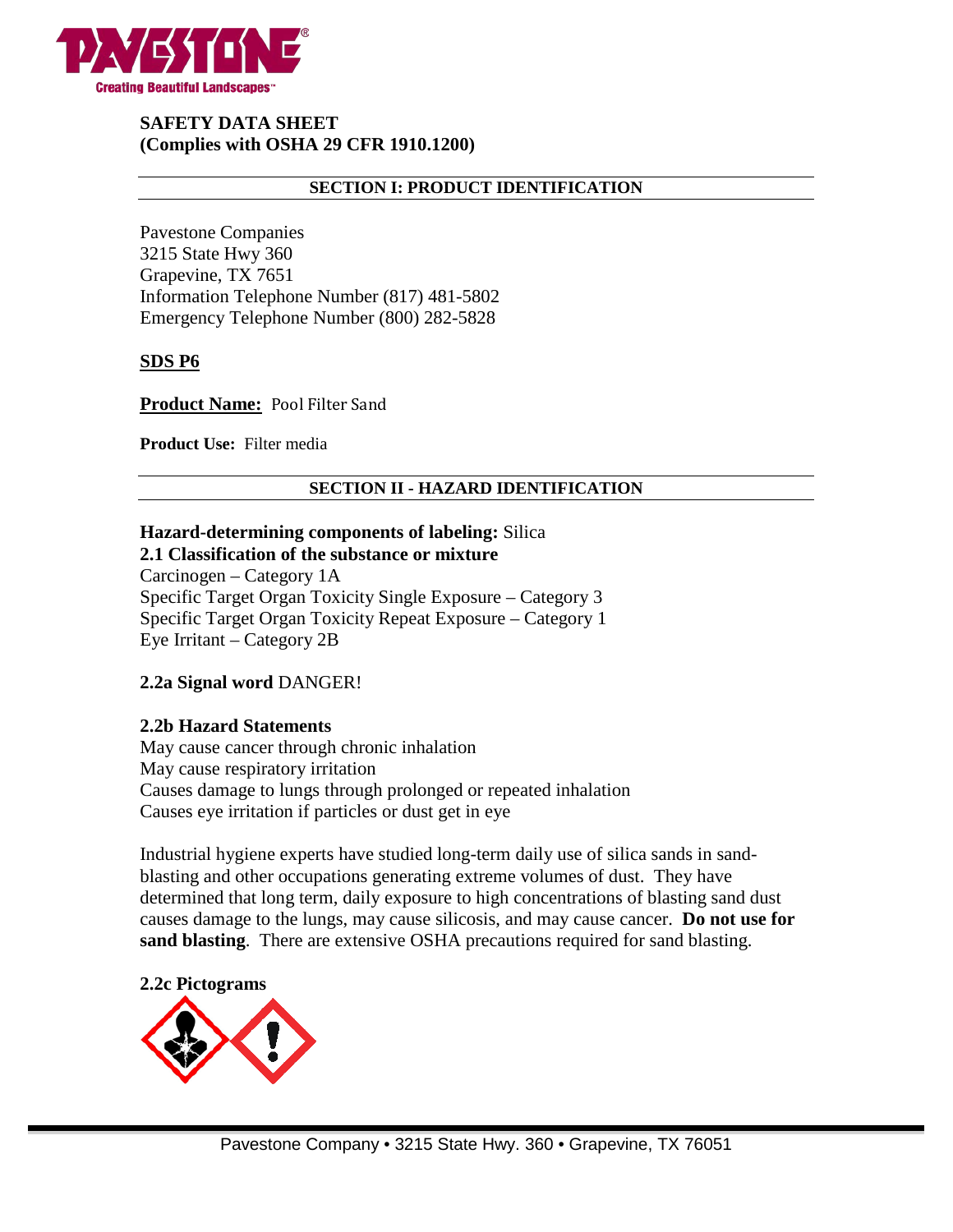

# **2.2d Precautionary statements**

Do not handle until all safety precautions have been read and understood. Wear protective gloves, eye protection, and protective clothing. Do not eat, drink or smoke when using this product. Wash thoroughly after handling. Do not breathe dust.

If inhaled: Remove person to fresh air and keep comfortable for breathing. If in eyes: Rinse cautiously with water for several minutes. Remove contact lenses, if present and

easy to do. Continue rinsing.

Immediately seek medical advice or attention if symptoms are significant or persist.

Dispose of contents/containers in accordance with all regulations.

### **2.3 Additional Information**

**2.3a HNOC – Hazards not otherwise classified:** Not applicable

**2.3b Unknown Acute Toxicity**: None **2.3c WHMIS Classification**

> Class D2A – Chronic Toxic Effects – Carcinogen Class D2B – Eye Irritant

# **2.3d Label Elements According To WHMIS Hazard Symbols**



**Signal Word** DANGER!

| <b>SECTION III - HAZARDOUS INGREDIENTS/IDENTITY INFORMATION</b> |            |             |  |  |
|-----------------------------------------------------------------|------------|-------------|--|--|
| <b>Hazardous Components</b>                                     | CAS No.    | % by Weight |  |  |
| Sand, Silica, Quartz                                            | 14808-60-7 | 100         |  |  |

# **SECTION IV – FIRST AID MEASURES**

# **4.1 Description of the first-aid measures**

**General information:**

**After inhalation:** Remove person to fresh air and keep comfortable for breathing. **After skin contact:** Rinse skin with water.

**After eye contact:** Rinse cautiously with water for several minutes. Remove contact lenses, if present and easy to do. Continue rinsing.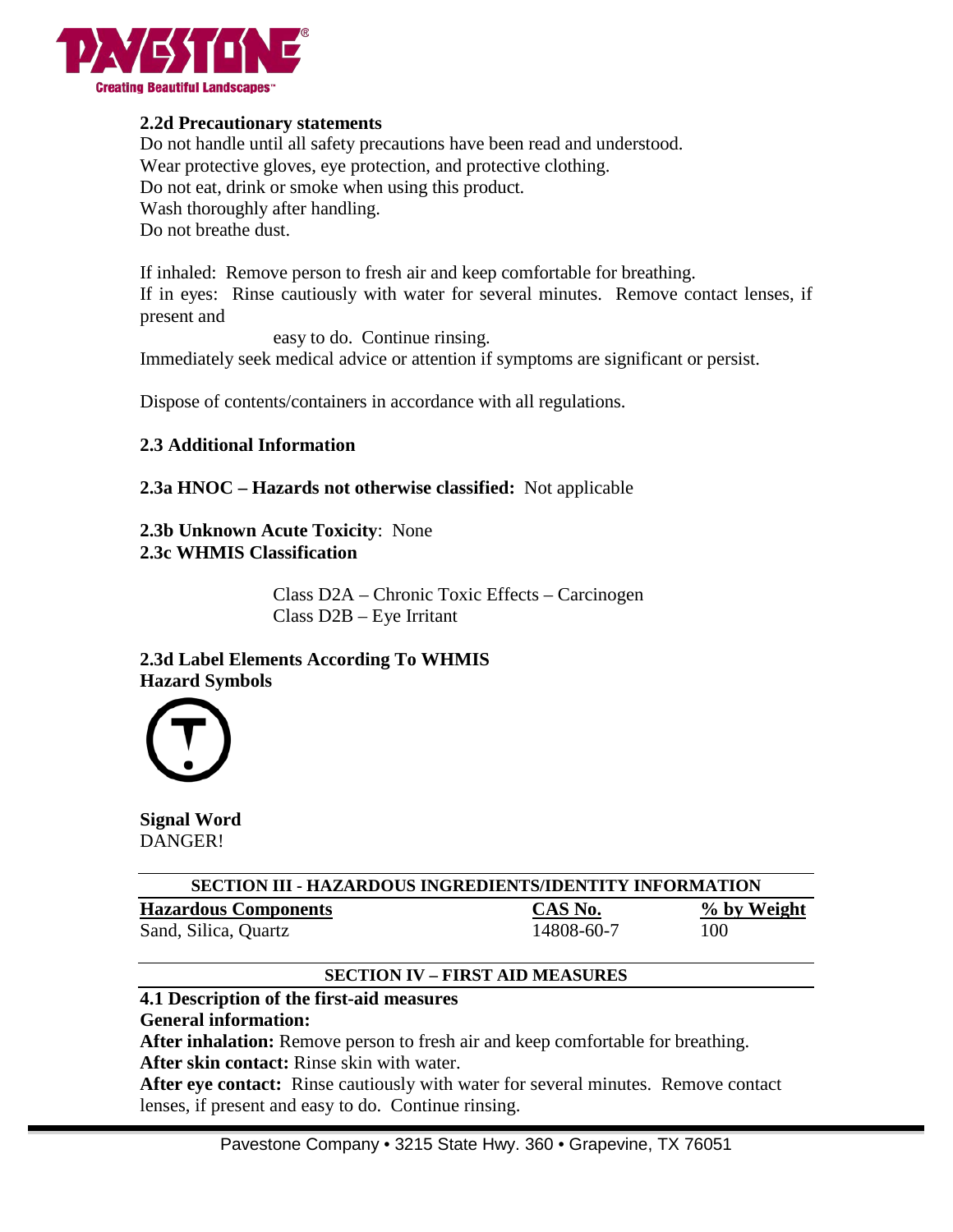

**After swallowing:** If conscious, have the victim drink plenty of water and call a physician immediately. Never give anything by mouth to an unconscious person.

# **4.2 Most important symptoms/effects, acute and delayed**

**Inhalation:** May cause respiratory tract irritation. Causes damage to organs through prolonged or repeated inhalation. This product contains crystalline silica. Prolonged or repeated inhalation of respirable silica from this product can cause silicosis. **Skin contact:** Causes mechanical skin irritation.

**Eye Contact:** Causes eye irritation if particles or dust get in eye.

**Ingestion:** Ingestion of large quantities may cause discomfort and/or distress, nausea or vomiting.

# **4.3 Indication of immediate medical attention and special treatment needed**:

Immediately seek medical advice or attention if symptoms are significant or persist.

# **SECTION V - FIRE FIGHTING MEASURES**

**5.1 Flammability of the Product:** Non-flammable and non-combustible

**5.2 Suitable extinguishing agents:** Treat for surrounding material

**5.3 Special hazards arising from the substance or mixture:** None

**5.3a Products of Combustion:** None

**5.3b Explosion Hazards in Presence of Various Substances:** Non-explosive in presence of shocks

# **SECTION VI – ACCIDENTAL RELEASE MEASURES**

**6.1 Personal precautions, protective equipment and emergency procedures:** Wear personal protective equipment (See section VIII). Keep unprotected persons away.

# **6.2 Methods and material for containment and cleaning up:**

Do not allow to enter sewers/ surface or ground water. Dispose of unwanted materials and containers properly in accordance with all regulations.

# **SECTION VII - PRECAUTIONS FOR SAFE HANDLING AND STORAGE**

# **7.1 Handling**

**Precautions for safe handling: Do not use for sand blasting**. There are extensive OSHA precautions required for sand blasting. Ensure good ventilation/exhaustion at the workplace. DO NOT BREATHE DUST. In dusty environments, the use of an OSHA, MSHA or NIOSH approved respirator and tight fitting goggles is recommended. Wear appropriate PPE (See section 8).Do not mix with other chemical products, except as indicated by the manufacturer. Do not get in eyes, on skin or clothing. Good housekeeping is important to prevent accumulation of dust.

### **7.2 Storage**

**Requirements to be met by storerooms and receptacles:** No special requirements.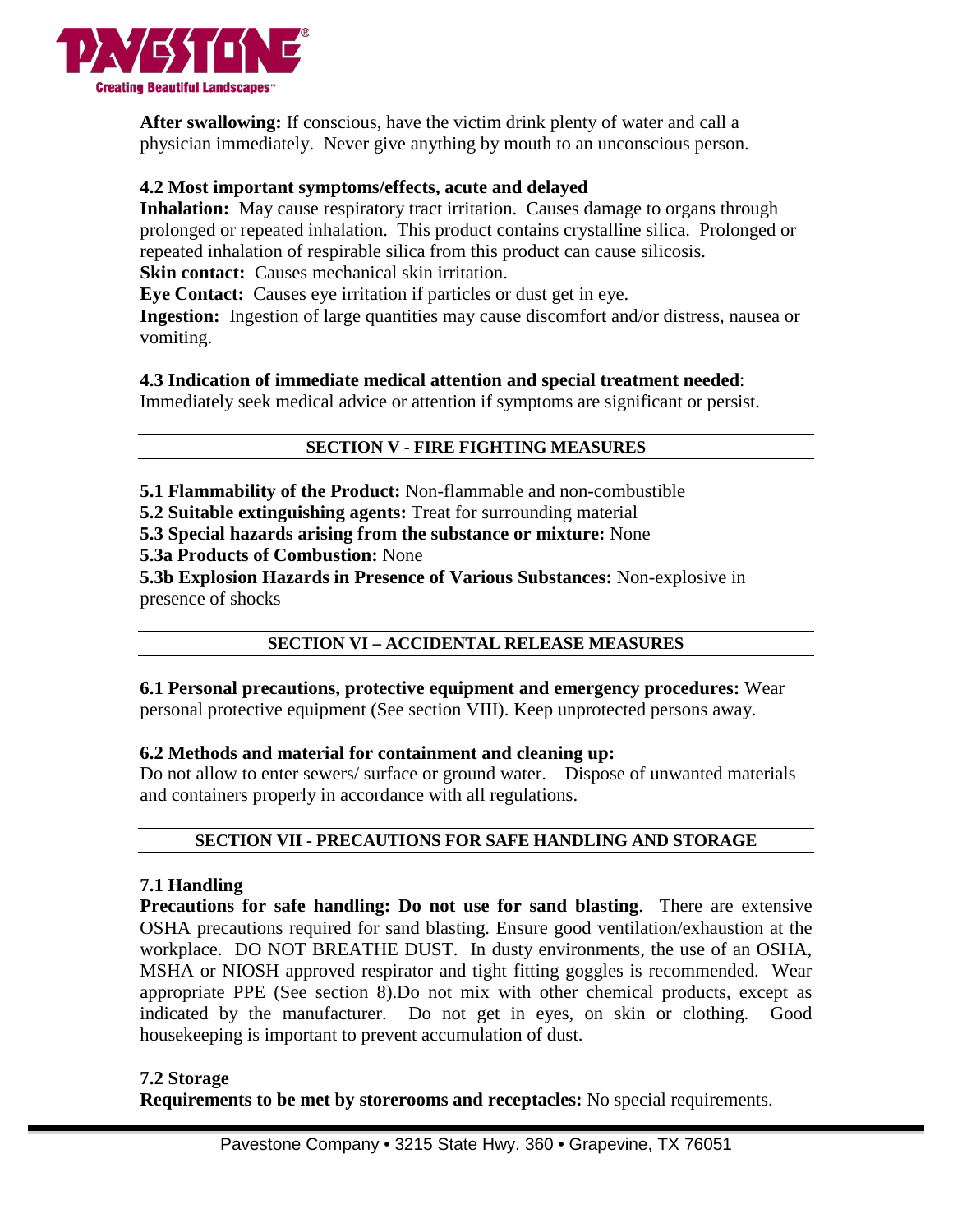

**Information about storage in one common storage facility:** Not required. **Further information about storage conditions:** Keep out of the reach of children.

#### **SECTION VIII – EXPOSURE CONTROL MEASURES / PERSONAL PROTECTION**

| 8.1 Components with limit values that require monitoring at the workplace: |         |            |             |  |  |
|----------------------------------------------------------------------------|---------|------------|-------------|--|--|
| <b>Hazardous Components</b>                                                | CAS No. | PEL (OSHA) | TLV (ACGIH) |  |  |

 $mg/M^3$  mg/M<sup>3</sup> Silica Sand, crystalline 14808-60-7 0.1 0.025 (resp)

# **8.2 Exposure Controls**

Use ventilation adequate to keep exposures below recommended exposure limits.

# **8.3 General protective and hygienic measures**

Keep away from foodstuffs, beverages and feed. Immediately remove all soiled and contaminated clothing. Wash hands before breaks and at the end of work. Avoid contact with the eyes and skin.

#### **8.3a Personal protective equipment Protection of hands**:

Wear gloves of adequate length to offer appropriate skin protection from incidental contact. General duty work gloves have been found to offer adequate protection for most intended uses.

# **Eye protection:**

Wear approved eye protection properly fitted dust- proof chemical safety glasses.

# **Respiratory protection:**

A NIOSH-approved dust mask or filtering face piece is recommended in poorly ventilated areas or when permissible exposure limits may be exceeded. Respirators should be selected by and used under the direction of a trained health and safety professional, following requirements found in OSHA's respirator standard (29 CFR 1910.134) and ANSI's standard for respiratory protection (Z88.2).

### **SECTION IX - PHYSICAL/CHEMICAL CHARACTERISTICS**

| <b>General Information</b>                             |                              |  |  |  |
|--------------------------------------------------------|------------------------------|--|--|--|
| <b>Appearance</b>                                      | Form: Granular Solid         |  |  |  |
|                                                        | Color: Varies                |  |  |  |
|                                                        | Odor: None                   |  |  |  |
| pH-value at $20^{\circ}$ C (68 $^{\circ}$ F):          | Not applicable               |  |  |  |
| <b>Boiling point/Boiling range:</b>                    | Not applicable               |  |  |  |
| <b>Flash point:</b>                                    | Not applicable               |  |  |  |
| Auto igniting:                                         | Product is not self-igniting |  |  |  |
| Vapor pressure at $21^{\circ}$ C (70°F) Not applicable |                              |  |  |  |
| Density at $25^{\circ}$ C (77 °F):                     | $2.5 - 2.8$                  |  |  |  |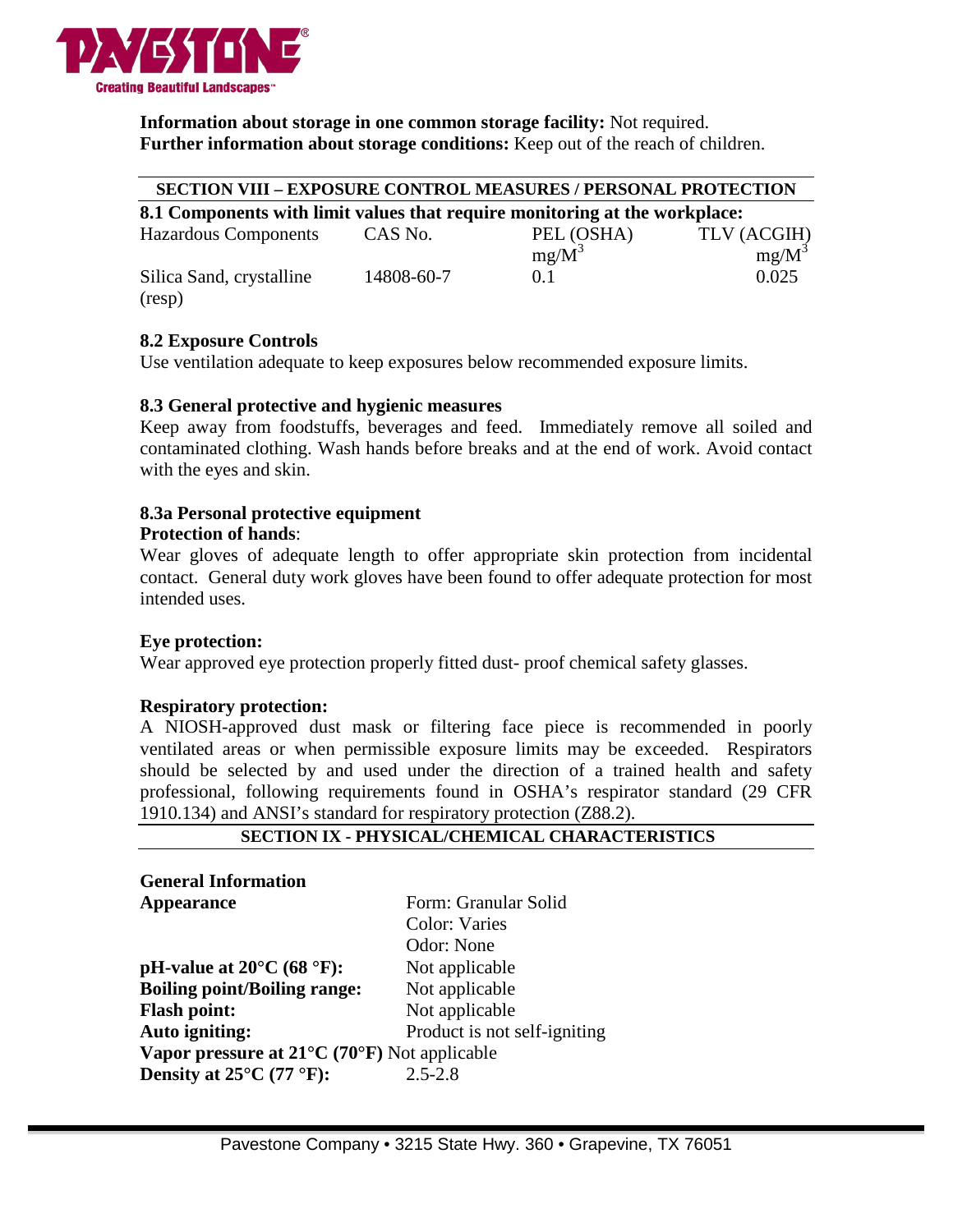

**Solubility in / Miscibility with Water:** Insoluble **VOC content:** 0 g/L VOC

### **SECTION X – STABILITY AND REACTIVITY**

# **10.1 Reactivity**

No dangerous reaction known under conditions of normal use.

### **10.2 Chemical stability**

Stable under normal storage conditions. Keep in dry storage.

### **10.3 Possibility of hazardous reaction**

No dangerous reaction known under conditions of normal use.

### **10.4 Thermal decomposition / conditions to be avoided**

No decomposition if used according to specifications.

#### **10.5 Incompatible materials**

Contact of silica with powerful oxidizing agents such as fluorine, chlorine trifluoride, manganese trioxide, or oxygen difluoride may cause fires

### **10.6 Hazardous Decomposition or By-products**

Silica will dissolve in Hydrofluoric Acid and produce a corrosive gas – silicon tetrafluoride.

### **SECTION XI – TOXICOLOGICAL INFORMATION**

**11.1 Exposure Routes:** Inhalation, skin contact, eye contact, or ingestion.

### **11.2 Symptoms related to physical/chemical/toxicological characteristics:**

**Inhalation:** May cause respiratory tract irritation. Causes damage to organs through prolonged or repeated exposure. This product contains crystalline silica. Prolonged or repeated inhalation of respirable silica from this product can cause silicosis.

**Skin contact:** May cause mechanical skin irritation.

**Eye Contact:** Causes eye irritation if particles or dust gets in eye.

**Ingestion:** Ingestion of large quantities may cause discomfort and/or distress.

### **11.3 Delayed, immediate and chronic effects of short-term and long-term exposure Short Term**

Skin Corrosion/Irritation: Not applicable

Serious Eye Damage/Irritation: Causes eye irritation if particles or dust gets in eye

Respiratory Sensitization: Not applicable

Skin Sensitization: Not applicable

Specific Target Organ Toxicity-Single Exposure: (Category 3) May cause

respiratory irritation

Aspiration Hazard: Not applicable

### **Long Term**

Carcinogenicity: May cause cancer through chronic inhalation.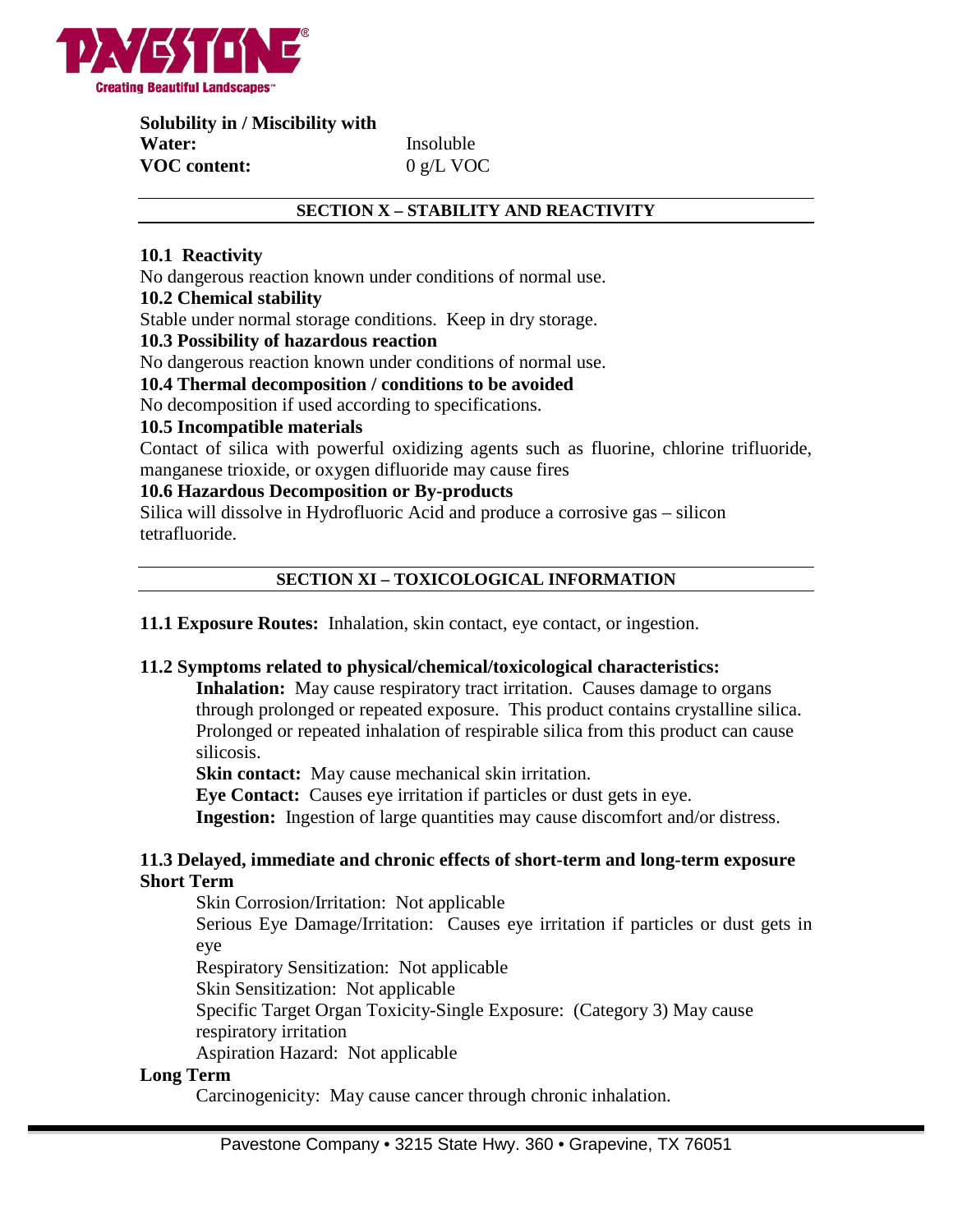

Germ Cell Mutagenicity: Not applicable Reproductive Toxicity: Not applicable Specific Target Organ Toxicity- Repeated Exposure: (Category 1) Causes damage to lungs through prolonged/repeated exposure Synergistic/Antagonistic Effects: Not applicable

### **SECTION XII – ECOLOGICAL INFORMATION**

### **12.1 Ecotoxicity**

No further relevant information available.

# **12.2 Persistence and degradability**

No further relevant information available.

# **12.3 Bioaccumulative potential:**

No further relevant information available.

### **12.4 Mobility in soil**

No further relevant information available.

# **12.5 Other Adverse Effects**

No further relevant information available.

# **SECTION XIII – DISPOSAL CONSIDERATIONS**

### **13.1 Waste Disposal Method**

The packaging and material may be land filled; however, material should be covered to minimize generation of airborne dust. This product is not classified as a hazardous waste under the authority of the RCRA (40CFR 261) or CERCLA (40CFR 117&302). Disposal must be made in accordance with local, state and federal regulations.

### **13.2 Other disposal considerations**

### **Uncleaned packaging**

**Recommendation:** Disposal must be made in accordance with local, state and federal regulations.

**Recommended cleansing agent:** Water, if necessary with cleansing agents.

| <b>SECTION XIV - TRANSPORT INFORMATION</b> |               |               |  |  |
|--------------------------------------------|---------------|---------------|--|--|
|                                            | $DOT$ (U.S.)  | <b>TDG</b>    |  |  |
| (Canada)                                   |               |               |  |  |
| <b>UN-Number</b>                           | Not Regulated | Not Regulated |  |  |
| UN proper shipping name                    | Not Regulated | Not Regulated |  |  |
| <b>Transport Hazard Class(es)</b>          | Not Regulated | Not Regulated |  |  |
| <b>Packing Group (if applicable)</b>       | Not Regulated | Not Regulated |  |  |
|                                            |               |               |  |  |

**14.1 Environmental hazards:** Not applicable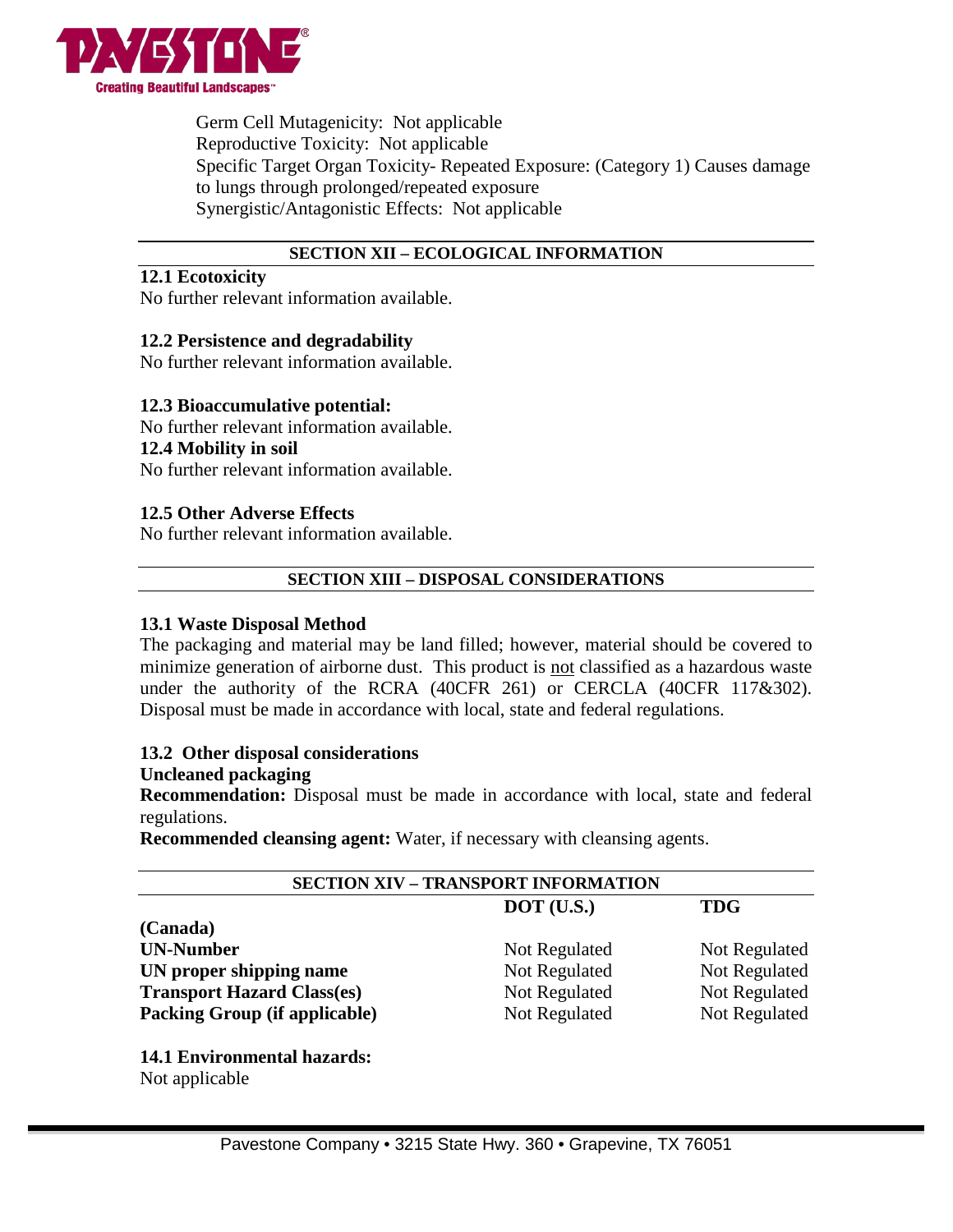

### **14.2 Transport in bulk according to Annex II of Marpol 73/78 and the IBC Code** Not applicable

### **14.3 Special precautions for user**

Do not handle until all safety precautions have been read and understood.

### **SECTION XV – OTHER REGULATORY INFORMATION**

### **15.1 Safety, Health and Environmental Regulations/Legislations specific for the chemical**

### **Canada**

**WHMIS Classification:** Considered to be a D2A and D2B hazardous material under the Hazardous Products Act as defined by the Controlled Products Regulations and subject to the requirements of Health Canada's Workplace Hazardous Material Information (WHMIS). This document complies with the WHMIS requirements of the Hazardous Products Act (HPA) and the CPR.

# **15.2 US Federal Information**

# **SARA 302/311/312/313 Components**

No chemicals in this material are subject to the reporting requirements of SARA Title III, Section 302, 311, 312 or 313.

**RCRA:** Crystalline silica (quartz) is not classified as a hazardous waste under the Resource Conservation and Recovery Act, or its regulations, 40 CFR §261 et seq. **CERCLA:** Crystalline silica (quartz) is not classified as a hazardous substance under regulations of the Comprehensive Environmental Response Compensation and Liability Act (CERCLA), 40 CFR §302.

**Emergency Planning and Community Right to Know Act (SARA Title III):** Crystalline silica (quartz) is not an extremely hazardous substance under Section 302 and is not a toxic chemical subject to the requirements of Section 313.

**FDA:** Silica is included in the list of substances that may be included in coatings used in food contact surfaces, 21 CFR §175.300(b)(3)(xxvi).

**NTP:** Respirable crystalline silica, primarily quartz dusts occurring in industrial and occupational settings, is classified as Known to be a Human Carcinogen. **OSHA Carcinogen:** Crystalline silica (quartz) is not listed.

# **15.3 State Right to Know Laws**

# **California Prop. 65 Components**

**WARNING:** This product contains chemicals known to the State of California to cause cancer and birth defects or other reproductive harm.

**California Inhalation Reference Exposure Level (REL):** California established a chronic REL of 3 µg for silica (crystalline, respirable). A chronic REL is an airborne level of a substance at or below which no adverse health effects are anticipated in individuals indefinitely exposed to the substance at that level.